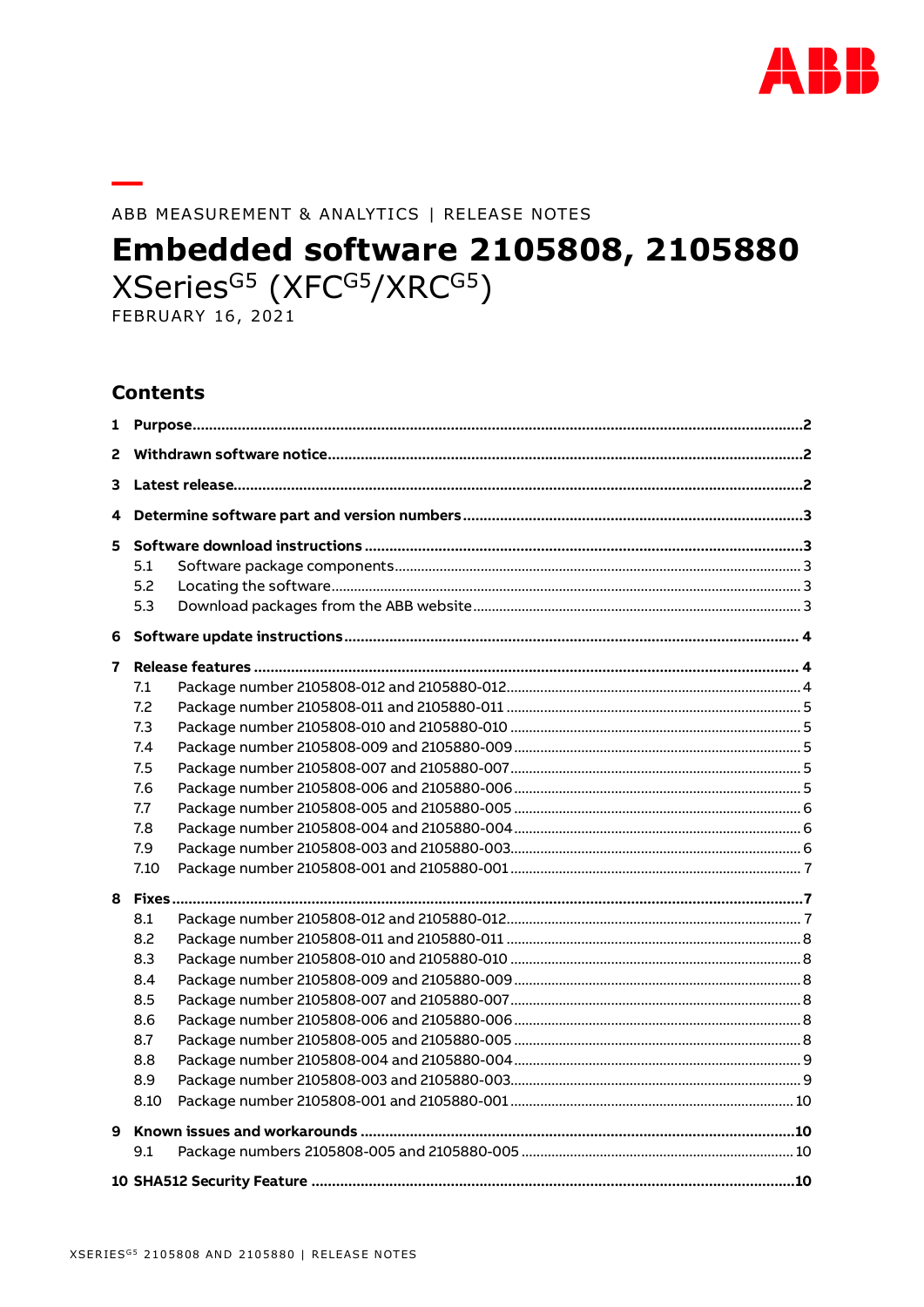# <span id="page-1-0"></span>**1 Purpose**

These release notes detail new features and modifications, functional changes, and bug fixes made to the G5 XFC/XRC flow computer embedded software distributed in customer package number 2105808 / 2105880.



**IMPORTANT NOTE:** This document includes release information on the most current version as well as several previous versions. The release details for the latest version are always first in the list.

# <span id="page-1-4"></span><span id="page-1-1"></span>**2 Withdrawn software notice**

The following customer package versions have been withdrawn and will not be supported. Plan to replace the software with a known working version, or upgrade to the latest version as indicated in this document.

|  | Table 2-1: Withdrawn packages G5 XFC |  |  |
|--|--------------------------------------|--|--|
|  |                                      |  |  |

| Component        | Part number            | <b>Internal version</b> |
|------------------|------------------------|-------------------------|
| Customer package | 2105808-011 or earlier | 4.3.2-1 or earlier      |
| Flash            | 2105805-014 or earlier | $4.3.1 - 1$ or earlier  |

#### **Table 2-2: Withdrawn packages G5 XRC**

| Component        | Part number            | <b>Internal version</b> |
|------------------|------------------------|-------------------------|
| Customer package | 2105880-011 or earlier | 4.3.2-1 or earlier      |
| Flash            | 2105864-014 or earlier | $4.3.1 - 1$ or earlier  |

# <span id="page-1-2"></span>**3 Latest release**

The latest software is available in customer package numbers 2105808-012 and 2105880-012. [Table](#page-1-3) 3-1 details the part numbers for the included components.

| Table 3-1: Software included in customer package G5 AFC 2105808-012 |                    |                         |  |
|---------------------------------------------------------------------|--------------------|-------------------------|--|
| Component                                                           | <b>Part number</b> | <b>Internal version</b> |  |
| Operating System (OS)                                               | 2105897-011        | $4.3.2 - 1$             |  |
| Flash                                                               | 2105805-016        | $4.5.0 - 6$             |  |

<span id="page-1-3"></span>

#### **Table 3-2: Software included in customer package G5 XRC 2105880-012**

| Component             | Part number | <b>Internal version</b> |
|-----------------------|-------------|-------------------------|
| Operating System (OS) | 2106489-004 | $4.3.2 - 1$             |
| Flash                 | 2105864-016 | $4.5.0 - 6$             |



**IMPORTANT NOTE:** To use Flash 2105805-010 or 2105864-010 or later, upgrade to OS 2105897-008 or 2106489-001 respectively is required. New flash versions are not backwards compatible with previous OS releases.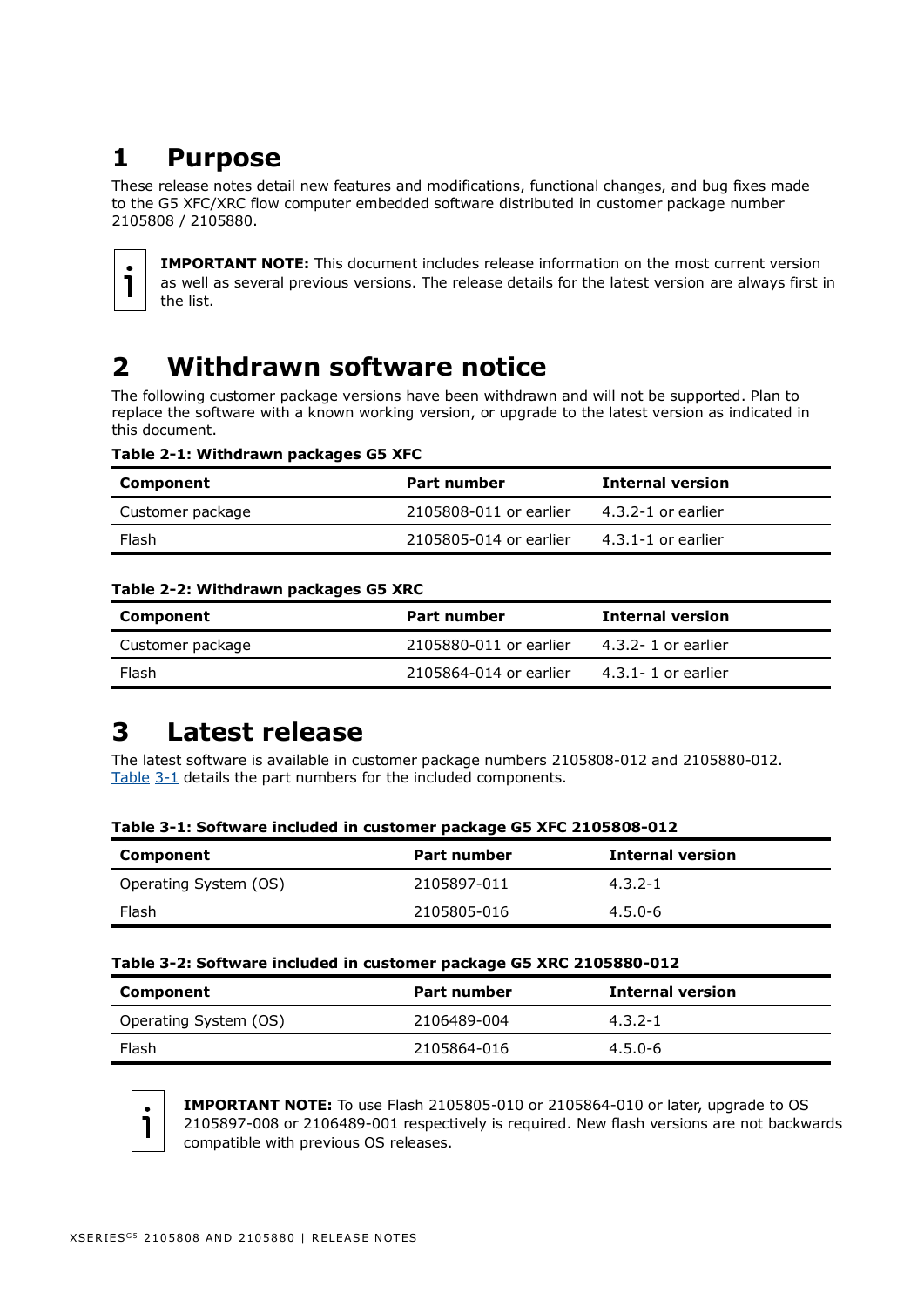**IMPORTANT NOTE:** Flashes 2105805 or 2105864 versions 015 were released internally and are skipped in this document.

# <span id="page-2-0"></span>**4 Determine software part and version numbers**

To determine the software part or version numbers currently installed in your device:

- 1. Connect to the device on PCCU entry mode.
- 2. On the navigation tree, select the top node on the tree, or the station name.
- 3. Select the **Registry** tab.
- 4. Locate and take note of the following:
	- Flash software part number
		- OS software part number

If the part numbers of either the flash or OS matches those listed in section [0,](#page-1-4) plan to update the software to the latest versions.

# <span id="page-2-1"></span>**5 Software download instructions**

Software is available for download from ABB sites. Review the following sections to determine how to locate and download software.

### <span id="page-2-2"></span>**5.1 Software package components**

Embedded software for the ABB Totalflow devices is distributed in packages. Packages may contain all or some of the components required for the device operation. Depending on the changes performed on each release, all or some components may have been modified. Packages may include:

— Operating system and boot software (OS, Boot)

- Main application (Flash)
- Default base device configuration file (Config)

For a more detailed description, see the Device Loader help topics available by clicking **Help** from PCCU.

## <span id="page-2-3"></span>**5.2 Locating the software**

Each customer package is identified by the software component included in the package and the part number and revision. For example:

A package containing the flash for the  $XFC^{GS}$  will be identified as FLASH package (2105805-NNN), where NNN is the revision of the package.

A package containing the operating system and flash software for the  $XFC<sup>GS</sup>$  (also referred to as customer package), will be identified as Customer package (2105808-NNN), where NNN is the revision of the package.

#### <span id="page-2-4"></span>**5.3 Download packages from the ABB website**

- 1. Go to [www.abb.com/upstream.](http://www.abb.com/upstream)
- 2. Select the product name. The product home page displays.
- 3. Scroll down to locate and select **Downloads**.
- 4. On the navigation pane, scroll down to locate and select **Software**. The list of available software packages displays.
- 5. Locate and select the required software package.
- 6. Save the package in your local drive when prompted.
- 7. For improved security (and to ensure that your downloaded package is intact), locate and select the specific SHA512 for the package number.
- 8. Download this file to your local drive when prompted. Check files as instructed in Software [package integrity check instructions.](http://search.abb.com/library/Download.aspx?DocumentID=ML%2F2107014&LanguageCode=en&DocumentPartId=2107014&Action=Launch)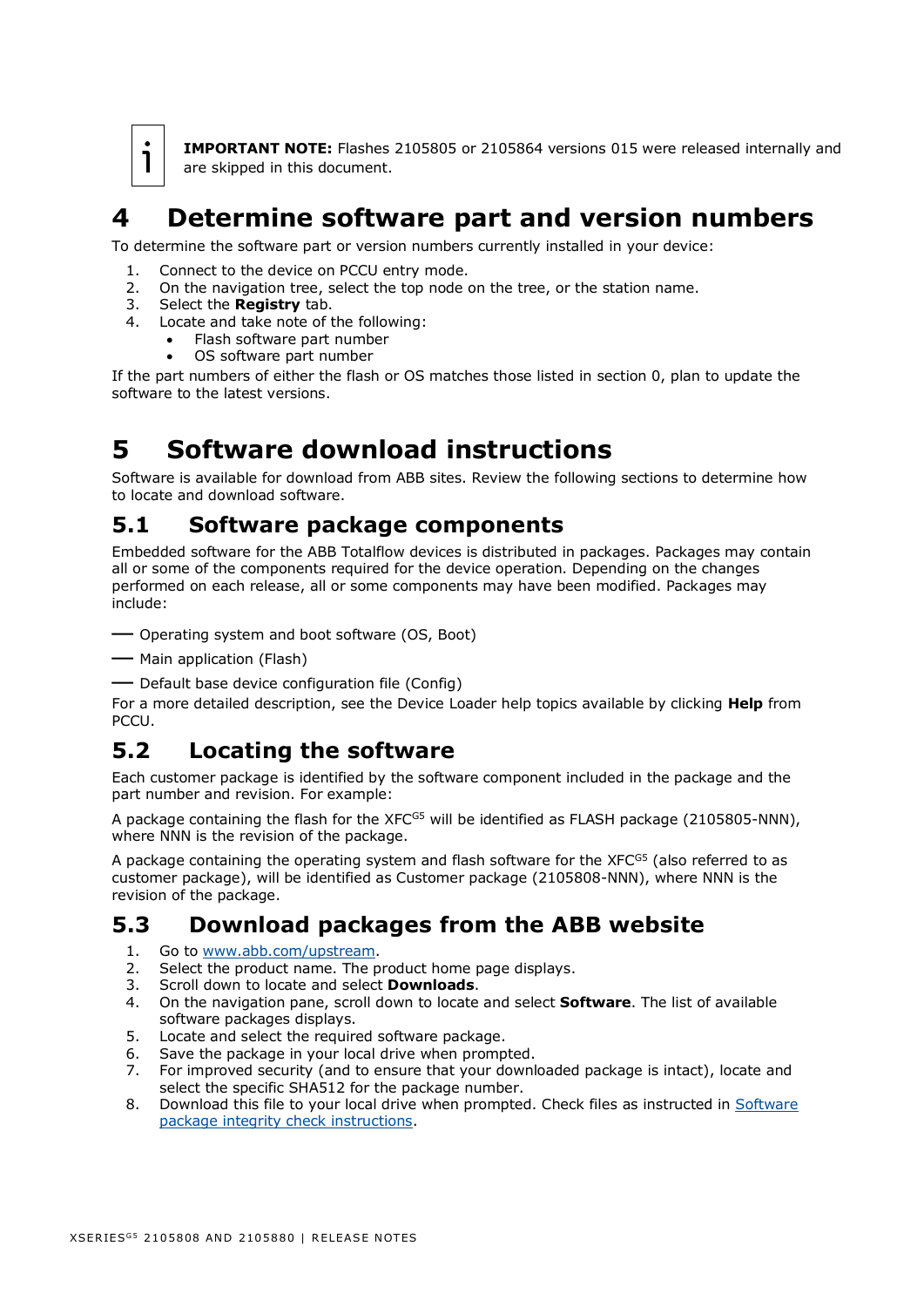1

**IMPORTANT NOTE:** The SHA512 file is used to verify that the downloaded software has not been corrupted during download and is valid. This is not required but highly recommended. See section [10](#page-9-3) [SHA512 Security Feature](#page-9-3) for more information. The SHA512 file name includes the number and version of the associated package. There is a file for each part number. Make sure you download the SHA512 that matches the software package number you need to check. For assistance downloading software, contact technical support.

# <span id="page-3-0"></span>**6 Software update instructions**

**IMPORTANT NOTE:** Ensure device and measurement data are saved or backed up before any software update. For details, see the G5 XFC/XRC user manual or select **Help** from the PCCU top tool menu.

1. Start PCCU and select the loader icon from the top menu (see image below).

#### **Figure 6-1: Starting the device loader**



- 2. Establish a connection with the device.
- 3. Click **Help** for detailed update instructions.

**IMPORTANT NOTE:** The Flash and OS should be updated when a new release is available. Contact ABB technical support regarding questions of backwards compatibility between previous versions of flashes and OS.

# <span id="page-3-1"></span>**7 Release features**

Features or enhancements for each version can be reviewed in this section.

# <span id="page-3-2"></span>**7.1 Package number 2105808-012 and 2105880-012**

The following changes have been added to the ABB Totalflow XFC and XRC devices.

— Added Gross Volume calculation to the API Liquid application:

• Added Gross Volume registers to current measurement data.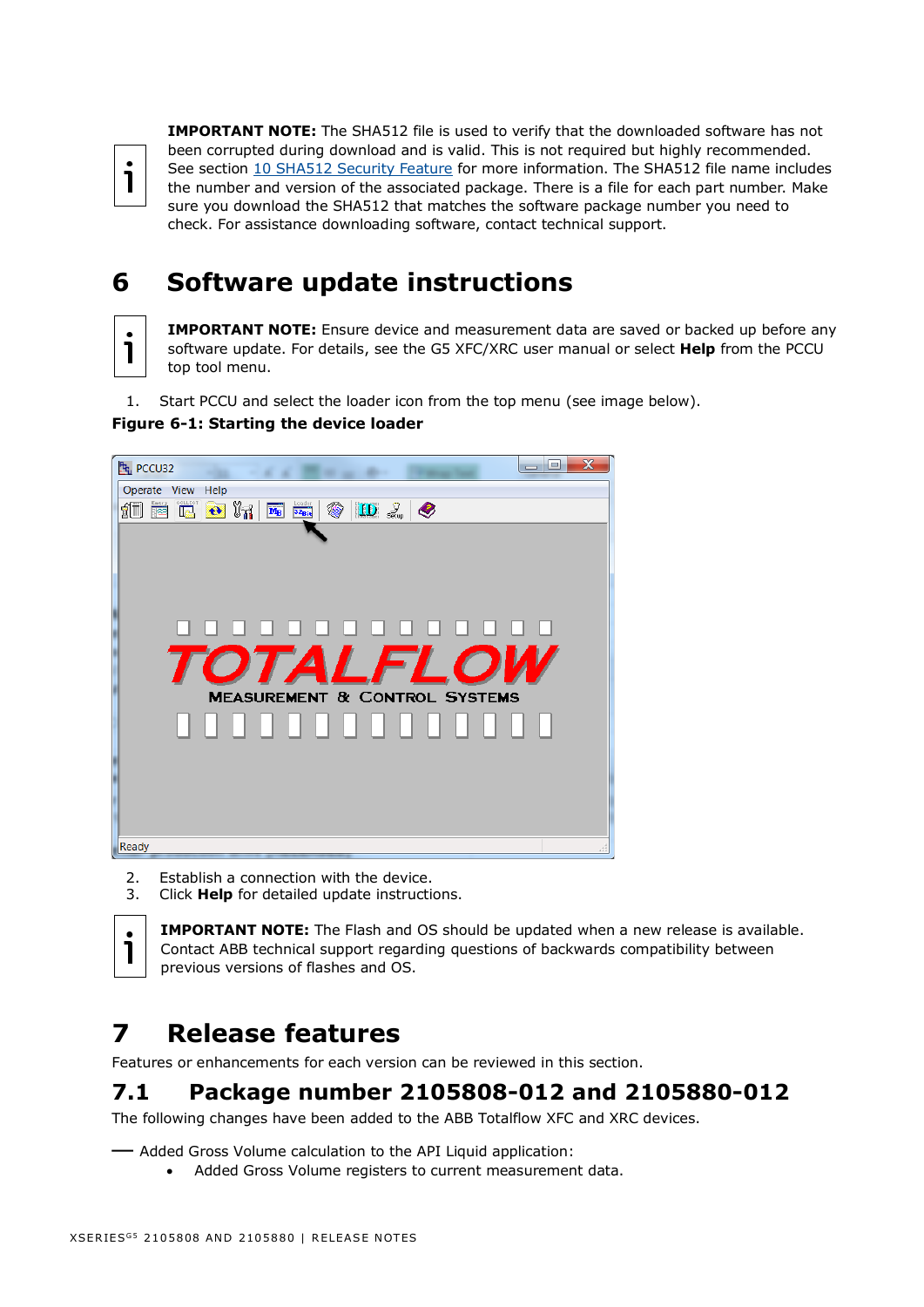- Added register based read access to Gross Volume registers.
- Included Gross Volume Daily and Log Period QTR records.
- Added monthly accumulators for volumes, mass, flowing pressure and flowing temperature to the API Liquid application:
	- Added Monthly Accumulator registers to current measurement data.
	- Added register based read access to Monthly Accumulator registers.
- Added a new application: Batch Log. This application has the following capabilities:
	- It is user configurable and provides flexibility to create custom logs.
	- It allows up to 10 Batch Groups per Batch Log app instance and 10 Batch Logs per Batch Log Group
	- Each Batch Log can have up to 50 numeric values and 20 string values.
	- Supports batch trigger types of hourly, daily, weekly, and monthly logging.
	- Supports register access and remote protocol access (DSID)

## <span id="page-4-0"></span>**7.2 Package number 2105808-011 and 2105880-011**

The following changes have been added to the ABB Totalflow XFC and XRC devices.

— Operating System changes to facilitate the absence of Wi-Fi Module

# <span id="page-4-1"></span>**7.3 Package number 2105808-010 and 2105880-010**

The following new features have been added to the ABB Totalflow XFC and XRC devices.

- Added support for XIO Interface application in XFC and XRC
- Updated XIO Interface app to support Data Transfer application on the XIO

### <span id="page-4-2"></span>**7.4 Package number 2105808-009 and 2105880-009**

No new features or enhancements for 2105808-009 and 2105880-009.

# <span id="page-4-3"></span>**7.5 Package number 2105808-007 and 2105880-007**

The following new features have been added to the ABB Totalflow XFC and XRC devices.

- Updated PID Controller Application including:
	- Making the application calibration, zero setpoint and shutdown aware
	- Inhibiting manual mode windup
	- Adding options to Controller Reset Mode
	- Adding additional override statistics
- Updated Gas Lift Application including:
	- Adding compressor limits
	- Adding a grouping option
	- Adding a continuous optimization mode
	- Adding multiple optimization options
	- Move the graph pop-up from the GUI screen to a tab
	- Making the Gas Lift application PID aware
	- Improving the usability of the Step Rate Test
- Updated Alarm System Application by removing an internal limitation on addressable registers by changing the register index value from one byte to two bytes.
- Updated Station Application to allow G5 XFC, G5 XRC and RMC Lite to instantiate up to 4 Station Applications.
- Repackage the OSAL libraries with the Totalflow application so that OS upgrade is not required.

### <span id="page-4-4"></span>**7.6 Package number 2105808-006 and 2105880-006**

The following sections list the new features available in this version.

#### **7.6.1 New or updated applications/services**

— Updated I/O Interface application: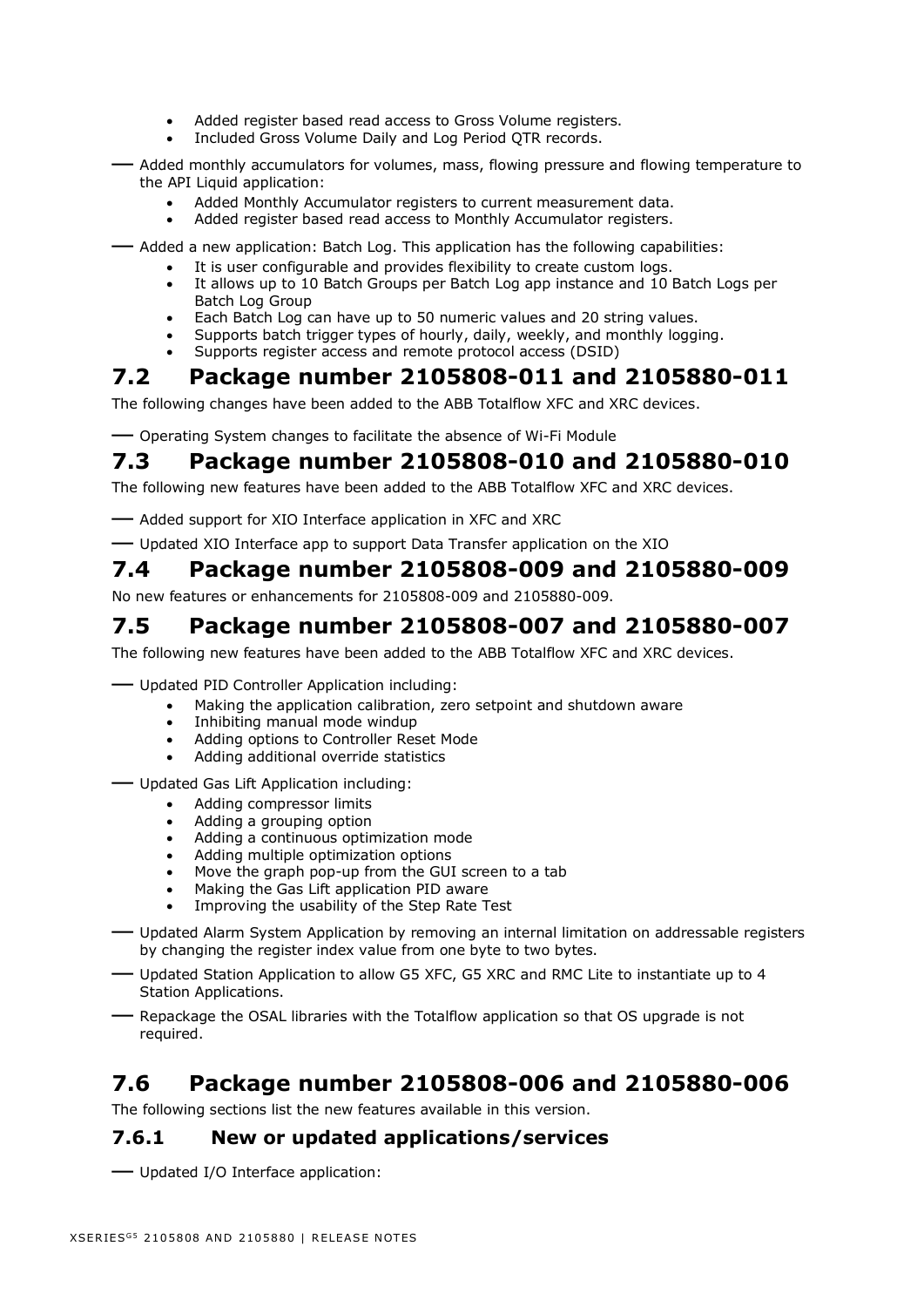- New support for hot-swappable and hot-pluggable TFIO modules.
- New support for remote calibration of I/O points
- New support for the Ethernet-to-Serial Application
- New support for auto-discovery features in XSeries<sup>G5</sup> devices.
- Enhanced networking features in XSeries<sup>G5</sup> devices.
- Added IEC performance statistics.

#### **7.6.2 Ethernet Stat Changes**

- Users can now choose the bandwidth of the Ethernet interface. Users can set the Ethernet bandwidth and the duplex mode depending upon the other devices (switches etc.) in the network. Several different bandwidths are now selectable in the Communications - Ethernet tab.
- Users can now set Ethernet data rate limiting on incoming and outgoing ethernet traffic.
- New Ethernet usage statistics are now available to allow the user to monitor traffic for bandwidth utilization, dropped packets or error packets etc. at any point of time. Users can trend these parameters to get a historical view of the activity on the ethernet. These new statistics are in the Communications – Ethernet tab.

## <span id="page-5-0"></span>**7.7 Package number 2105808-005 and 2105880-005**

The following sections list the new features are available in this version.

#### **7.7.1 New Station Application**

- New Station application to support:
	- Multiple meter run flowrates/volumes to be summed for station totalization
	- Basic multi-tube (run) tube switching that enables or disables meter tubes based on low/high limits of flowrates/volumes

**IMPORTANT NOTE:** This is a new station application for G5 XSeries and RMC that is different from and not compatible with the station application provided on G4 devices.

#### **7.7.2 IEC applications enhancement**

- All the available programming options can now be used in the IEC resource (customer logic development environment) as recommended on the IEC 61131.
- There are now 5 different application credits available in the application table. There is a now an IEC Base application along with four different application package levels (Tiers).
- Each application credit allows for only one IEC resource to run.
- Users can have only one resource running on the device at any time.
- Users can select, create, and delete their own custom IEC resource in a common folder.



1

**IMPORTANT NOTE:** Refer to the [IEC Developer's Guide \(2105857\)](https://search.abb.com/library/Download.aspx?DocumentID=AD%2F2105857&LanguageCode=en&DocumentPartId=2105857&Action=Launch) or PCCU help for further information on setting up IEC applications or using the new enhancements.

## <span id="page-5-1"></span>**7.8 Package number 2105808-004 and 2105880-004**

No new features or enhancements for customer packages 2105808-004 and 2105880-004.

### <span id="page-5-2"></span>**7.9 Package number 2105808-003 and 2105880-003**

The following enhancements are included in the customer package version 2105808-003 and 2105880-003:

#### **7.9.1 API Liquid tube application.**

Shrinkage Factor/Stock Tank Volume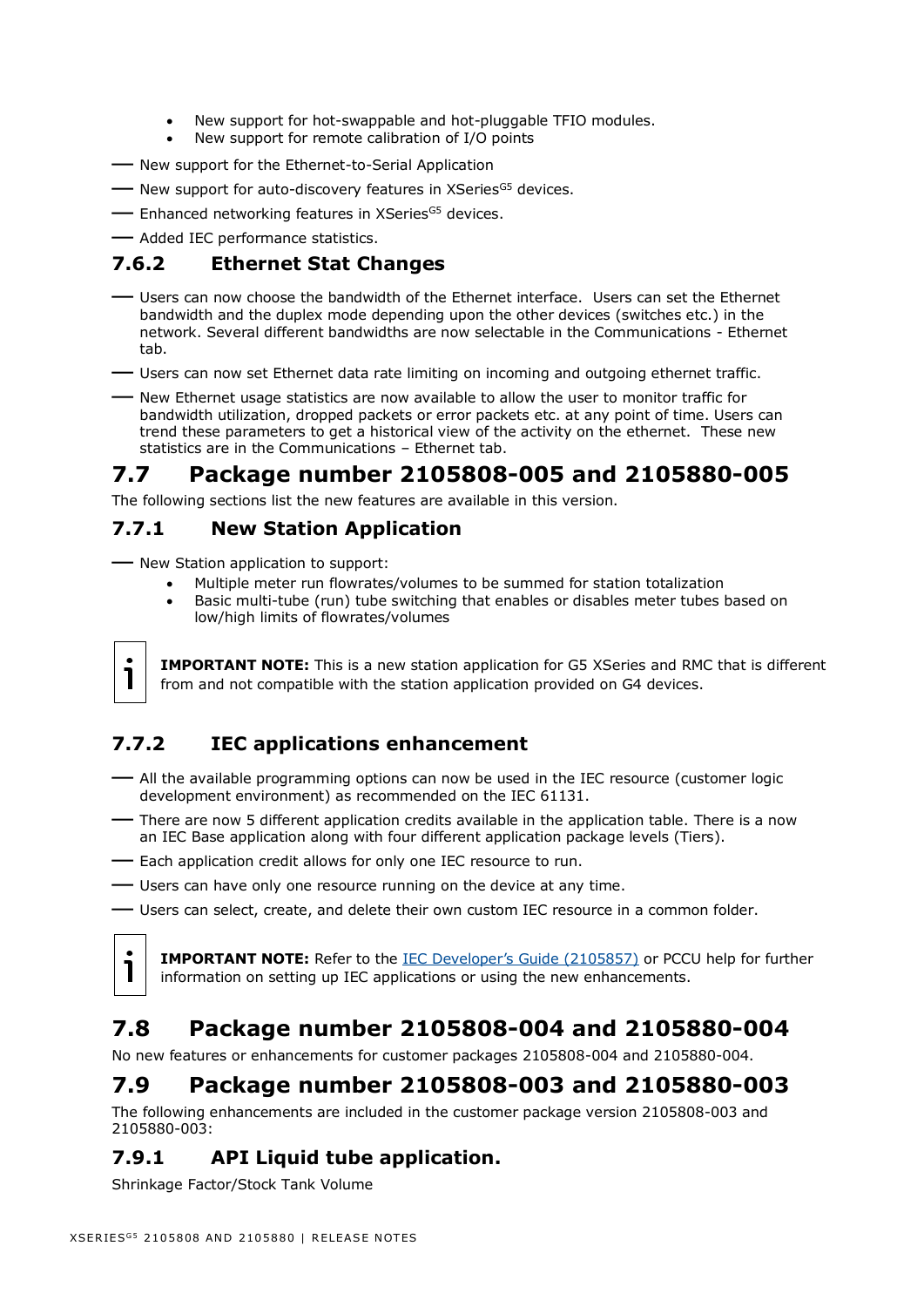— If the user chooses to enable Shrinkage Factor/Stock Tank Volume, the Stock Tank Volume will then be calculated from Net Standard Volume and either a user-entered or live measured Shrinkage Percentage; average Shrinkage Factor and total Stock Tank Volume will be logged in Log Period and Daily OTRs.

Drive Gain Monitor/Log in QTRs

— If the user chooses to enable Drive Gain Monitor/Log in QTRs, the Coriolis Drive Gain will then be updated every second from a user-provided Drive Gain Source Register, also a flow weighted or linear average value (user-selectable) of Drive Gain will be logged in Log Period and Daily QTRs.

User-Selectable Input Units

— Users can now choose to assign various volume or mass K factor units to their pulse inputs and various volume or mass flow rate units to the input flow rate if they are getting volume or mass flow rate inputs from the primary meter. If they are using pulse inputs, they can also specify a volume or mass flow rate unit to be used for Multi Meter Factor reference flow rates (for flow rate inputs, the unit for the input flow rate is also used for Multi Meter Factor reference flow rates).

Light Hydrocarbons EVP Calculation

- Added "Test EVP Calc Per TP-15" tab to API Liquid tube applications' entry mode screens which allows users to calculate Equilibrium Vapor Pressure under various density and temperature conditions.

## <span id="page-6-0"></span>**7.10 Package number 2105808-001 and 2105880-001**

The following enhancement is included in the customer package version 2105808-001 and 2105880-001:

- The G5 XFC / XRC has the same capabilities as the G4 product line and has additional new features/enhancements that include Wi-Fi and Bluetooth (Onboard and USB)
- Wi-Fi capability that allows wireless communication between Totalflow devices and Wi-Fi clients (mobile devices or laptops with Wi-Fi capability). With Wi-Fi enabled, the Totalflow device performs the role of a wireless network (WLAN) access point. Access points advertise a wireless network ID or Service Set Identifier (SSID) which the Wi-Fi clients detect and join. Operators can establish TCP/IP based communication with the Totalflow device over this wireless link. A single Totalflow supports up to 10 simultaneous connections from Wi-Fi client
- A new on-board Bluetooth chip allows for users to connect to the device without having to plug a Bluetooth adapter into the USB port. The USB Bluetooth adapter is still supported on the devices, so the users now have two Bluetooth connection options.

# <span id="page-6-1"></span>**8 Fixes**

Bug or defect fixes for each version are described in this section.

#### <span id="page-6-2"></span>**8.1 Package number 2105808-012 and 2105880-012**

The following bugs are fixed:

- 12420 System voltage indicates 0V
- 12419 Plunger does not obtain: Arrived state.
- 12413 High Priority Critical Severity Multiple vulnerabilities can be exploited and result in re-mote code execution in root context
- 12392 New Tube Alarm # 6 has the wrong name: "Density DE Alarm Bit". The name should be "Differential Pressure DE Alarm bit". Only fixed when a new tube is instantiated.
- 12360 Gas Lift Rejects Manual Inject Rate
- <sup>12351</sup>–SU Coriolis tube Current tab does display Energy Rate (3.73) as zero on no flow.
- 12275 G5 XRC and XFC Battery and Charger voltage do not show a status for Field or Factory Calibration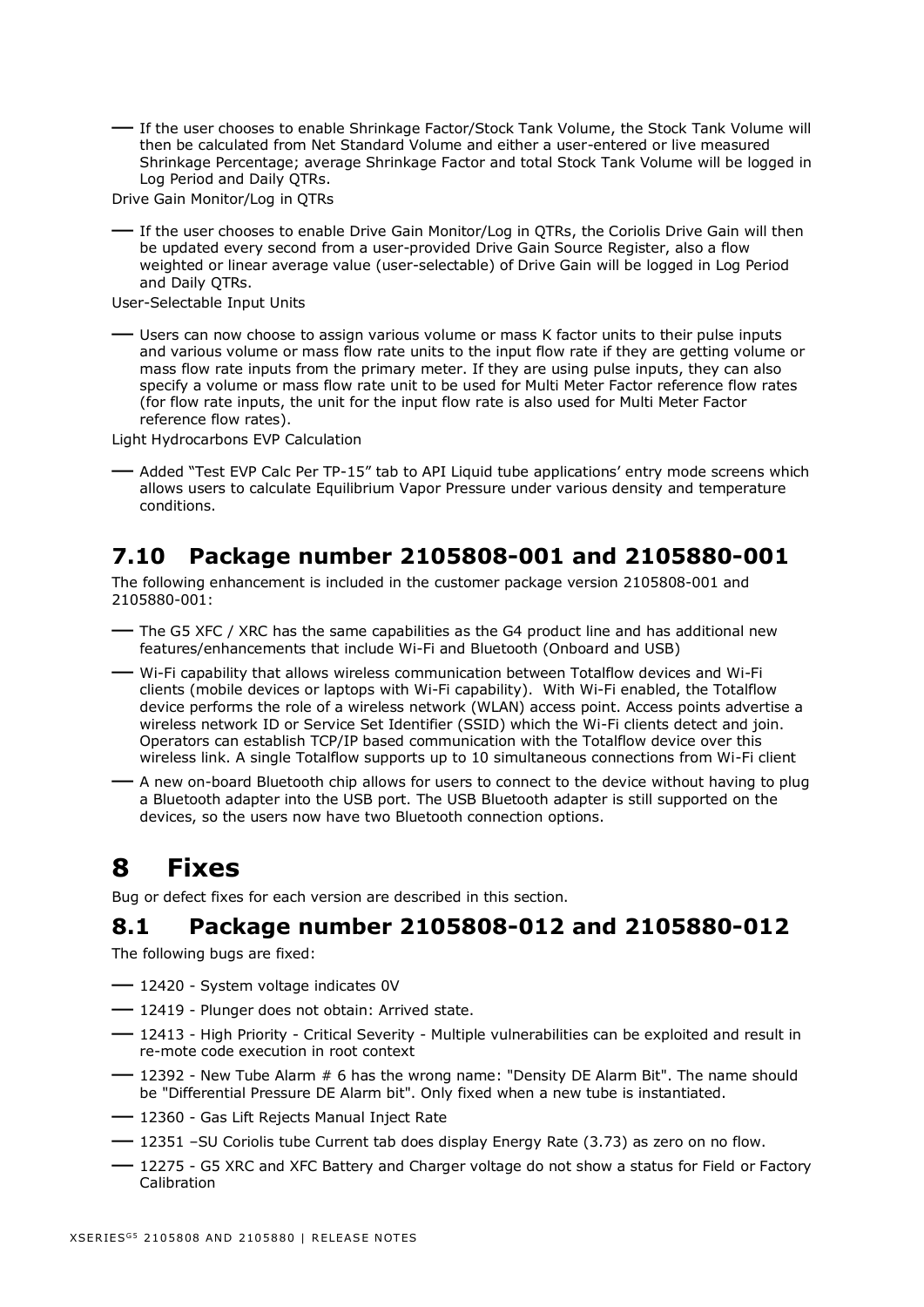#### <span id="page-7-0"></span>**8.2 Package number 2105808-011 and 2105880-011** None

# <span id="page-7-1"></span>**8.3 Package number 2105808-010 and 2105880-010**

The following bugs are fixed:

- <sup>12363</sup> AI TFIO parameters do not update upon replacement of the module
- <sup>12343</sup> Can't set the Watchdog Enable for TFIO DO Module
- <sup>12252</sup> After adding a new Holding Register App, the Holding Registers' Capacity tab Type and Name are Float for all holding register arrays.

## <span id="page-7-2"></span>**8.4 Package number 2105808-009 and 2105880-009**

The following bugs are fixed:

- 12371 Gas Lift Tubing Length not saved
- <sup>12360</sup> Gas Lift Rejects Manual Inject Rate

### <span id="page-7-3"></span>**8.5 Package number 2105808-007 and 2105880-007**

The following bugs are fixed:

- $-$  12205 Loading XRC config causes RMC cpu frequency to change.
- 12197 Station App does not correctly show Period Uncorrected Vol for AGA7 tube and LIQUID APP.
- 12163 Unable to enable network adaptor from entry mode in PCCU 7.69.1 on G5 XRC.
- CCRP US-1025418 G5 uFlo device will disable the Ethernet port after a power cycle.
- 12158 Calibration information does not restore with cold boot.
- 12075 G5 XFC/XRC COM0 will not respond after power up without display attached. See CCRP US-1003021.
- 11837 When adding a new trend and clicking on pre-existing trend, it auto-populates the new trend with all those variables.
- 11070 G4 XFC enables Faux by default ... should not do this.
- 11790 Cannot add xx.xx.xxxxx 9 Digit registers to Alarms app.
- 11642 CCRP US-983778, Alarm app register app.array.256 changes to app.array.0
- 9153 Alarm App: Maximum register array size for Input Reg, Three Reg and Trigger Reg is 255.
- 8601 Alarm app only stores index as int8 instead of int16.

#### <span id="page-7-4"></span>**8.6 Package number 2105808-006 and 2105880-006**

The following bugs are fixed:

- <sup>12089</sup> PCCU crashes when moving cursor over the trend graph view.
- <sup>12093</sup> Application Licensing not applied to general applications instantiated outside of the application table.

## <span id="page-7-5"></span>**8.7 Package number 2105808-005 and 2105880-005**

The following bugs are fixed:

| <b>Bug number Description</b> |                                                                                    |
|-------------------------------|------------------------------------------------------------------------------------|
| 11014                         | PCCU Ethernet tab has no scroll bar to see full screen content.                    |
| 11351                         | PCCU Last Calc Doubles tab is displaying incorrect value for Stock Tank Flow Rate. |
| 11367                         | Part number of Applications (0.5.app) do not show on Display. Required for BLM.    |
| 11311                         | Liquid Coriolis interface quits polling on loss of power to Coriolis.              |
| 11276                         | Liquid Coriolis does not increment Error Poll to its set limit.                    |
| 10306                         | When testing the Liquid Coriolis Application using BLM flash 2104340-035 if the    |
|                               | Coriolis meter is unplugged from its comm port while operating and then plugged    |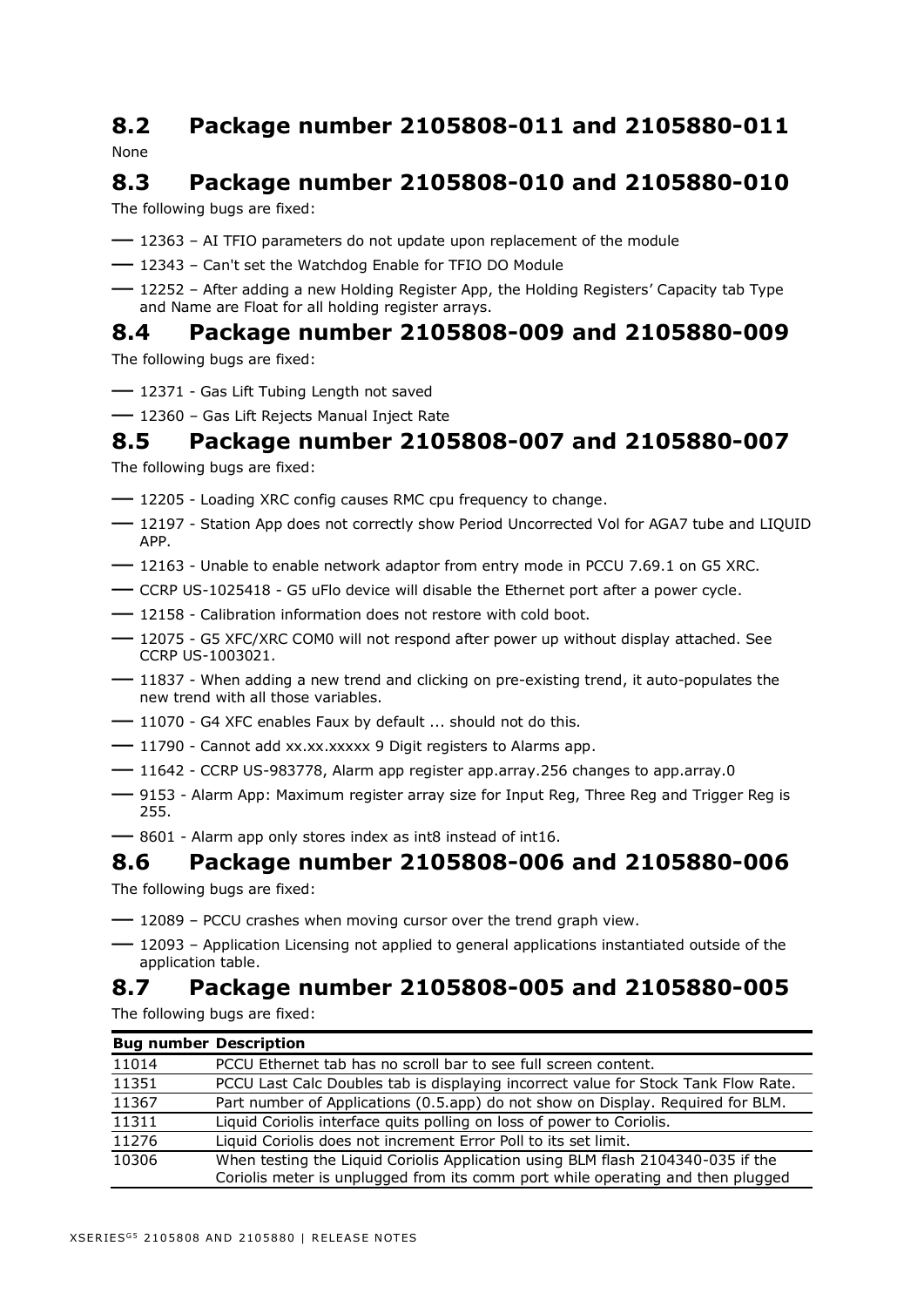| <b>Bug number Description</b> |                                                                                                                                                                                                                 |
|-------------------------------|-----------------------------------------------------------------------------------------------------------------------------------------------------------------------------------------------------------------|
|                               | back in, the meter does not auto-recover.                                                                                                                                                                       |
| 10172                         | Liquid Coriolis App Exceeds Error Limits.                                                                                                                                                                       |
| 10043                         | Data from the Liquid Coriolis Help Files not available.                                                                                                                                                         |
| 9421                          | Liquid Coriolis Help files not available.                                                                                                                                                                       |
| 9283                          | Error Limit (0-60) and Timeout (10-3600) of fields values are out of range display-<br>ing incorrect limit message until either Error Limit or Timeout field is put back<br>within their allowable ranges.      |
| 9262                          | PCCU locks up after error message shows in the Communication Setup tab.                                                                                                                                         |
| 9211                          | Coriolis Meter and Micro Motion is displaying Advanced Tab in Basic and Advanced<br>Modes. Should only display in Expert mode. The requirement to display Advanced<br>tab only in Expert mode has been removed. |
| 11295                         | TFIO will not show up after custom config is loaded.                                                                                                                                                            |
| 11504                         | Operations app forgets its station name after a shutdown/reset command.                                                                                                                                         |
| 11548                         | Gas Coriolis CFX output shows AGA7 Calculation Method.                                                                                                                                                          |
| 11513                         | G5 XFC - Valve control application cannot write to VC module (address 0) AO out-<br>put. Get 'Undefined' or 'NAN' in the AO output registers.                                                                   |
| 11390                         | Cannot transfer more than 1 IEC credit for all Tiers (1, 2, 3, and 4).                                                                                                                                          |
| 11709                         | The description field for holding registers is not correct.                                                                                                                                                     |
| 11589                         | Holding registers 950 and higher always show value 0.                                                                                                                                                           |
| 11694                         | Operations Periodic tab, rows 256 and greater show a blank Interval field.                                                                                                                                      |
| 10641                         | Operation Playback files will not handle a negative value.                                                                                                                                                      |
| 11784                         | Operations - Write playback block after changing Pause status via automation.                                                                                                                                   |
| 11556                         | Laptop File Utility GUI would not display Created Date Column.                                                                                                                                                  |
| 11805                         | The sampler accumulator keeps incrementing when there is no flow and the volume<br>accumulator keeps accumulating during no flow.                                                                               |
| 11860                         | Holding registers (Holding & Oper & PID & Comm) cannot be set to size zero.                                                                                                                                     |
| 11928                         | G5 - API Liquid App accumulates negative flow rates.                                                                                                                                                            |
| 11950                         | Unable to change Gauge Pressure Group for SU Tubes. Calc tests are failing                                                                                                                                      |
| 7460                          | Save and restore functionality of XRC doesn't work when the flash folder contains a<br>.csv file (for playback operations).                                                                                     |
| 11942                         | After allowing the RMC to run over a period, the device can no longer be accessed.                                                                                                                              |
| 11939                         | Digital Oilfield is turned on by default when it should be disabled.                                                                                                                                            |
| 11979                         | PCCU show multiple INI errors as AGA3 is interpreted as an IO app.                                                                                                                                              |
| 11349                         | Standard AGA3 help file for General tab is missing information.                                                                                                                                                 |

## <span id="page-8-0"></span>**8.8 Package number 2105808-004 and 2105880-004**

The following bugs are fixed:

11581 – I/O Subsystem communication improvements for SYNC CAN.

### <span id="page-8-1"></span>**8.9 Package number 2105808-003 and 2105880-003**

The following bugs are fixed:

- <sup>10469</sup> IEC app overwrites station app register.
- <sup>10518</sup> CFX Output showing Gauge instead of Absolute for some G3 devices.
- <sup>10533</sup> PID app will not retain Station name.
- <sup>10570</sup> Shutdown app forgets configuration settings on DIs and AIs tabs.
- <sup>10751</sup> AGA7 Enhanced reports show Ultrasonic as "Sonic".
- <sup>11042</sup> Product management wants to limit the number of applications on G5-Uflo to 24.
- <sup>11043</sup> G4 Simulator should be updated to include fix for Light Hydro's (refer to bug 10978).
- <sup>11085</sup> Liquid tube app "Pulses Min" column in PCCU Laptop Daily View always shows zero when primary meter type is Coriolis, PD or Other.
- <sup>11156</sup> Comm app port name is not saved to cold configurations.
- <sup>11157</sup> Operations app holding register array size not saved for value 0.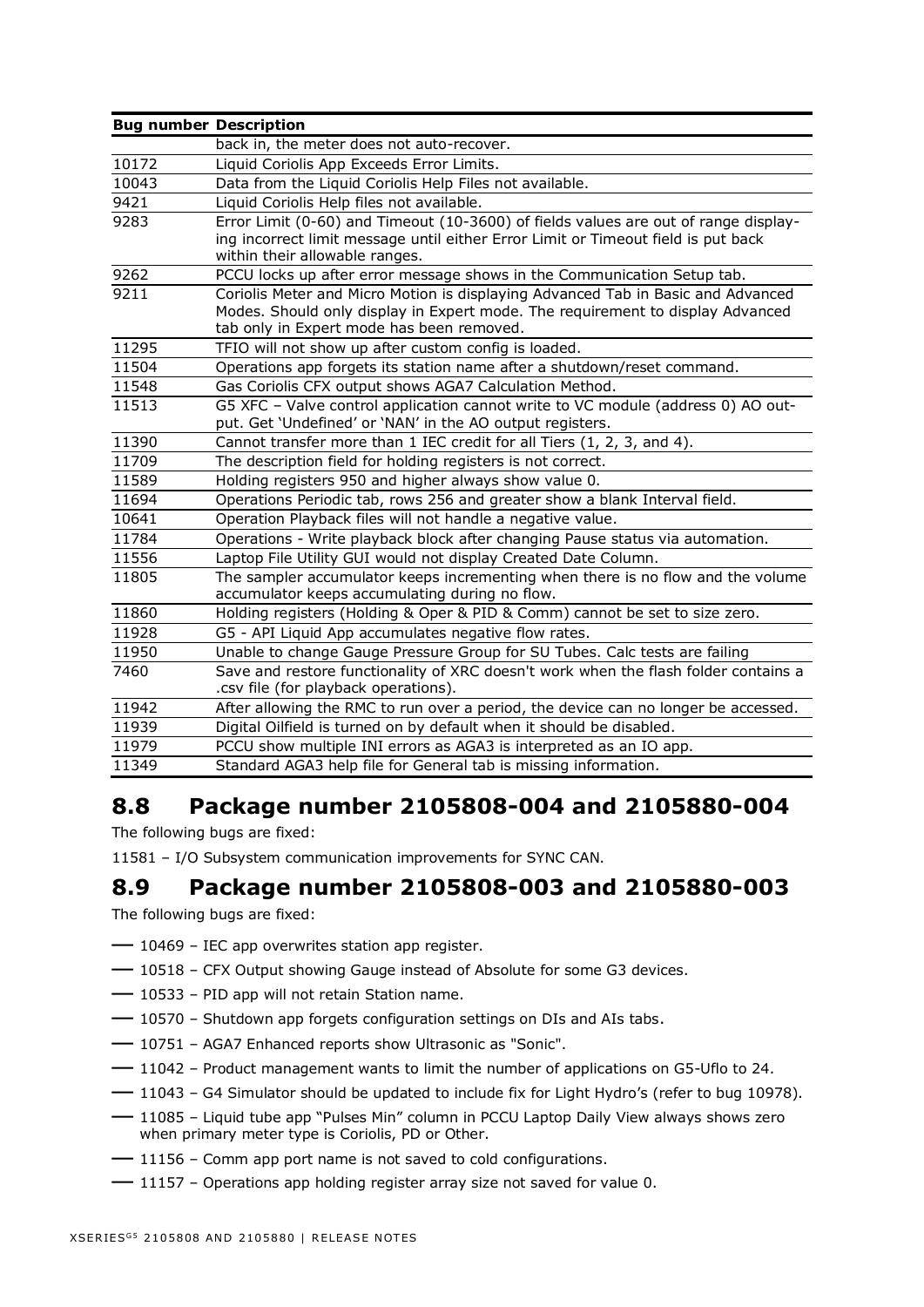- <sup>11159</sup> G5 RMC reset (same fix made on X Series). (The Issue was discovered to occur with IEC applications instantiated. It was found that when ISaGRAF started, it would get a copy of its file descriptors from Totalflow. Both Totalflow and ISaGRAF would get a copy of the USB file descriptors during start up. When 32-bit loader connection is established through USB, totalflow would close its handle to hand it over to device loader. But ISaGRAF process would still have its copy of the handle. When USB was unplugged and plugged back in would cause the TTY driver to generate a hang-up signal to device loader process group causing the device reset.).
- <sup>11161</sup> Corrupt operations app configurations on the periodic tab (G5 RMC).
- <sup>11163</sup> Analysis Trend Application not creating analysis files (G5 RMC)
- <sup>11165</sup> SU Liquid tube with primary meter type of Coriolis is missing the Indicated Standard Volume column in the View Daily Flow Data and Log Period Data tabs.
- <sup>11177</sup> API LIQUID SU embedded app does not correctly average PF, TF, Meter Factor, Ctl, Cpl of Log Period Data after a Warm Start.

#### <span id="page-9-0"></span>**8.10 Package number 2105808-001 and 2105880-001** None

# <span id="page-9-1"></span>**9 Known issues and workarounds**

### <span id="page-9-2"></span>**9.1 Package numbers 2105808-005 and 2105880-005**

Bug 11944 – USB connections to devices may lock up while performing one second screen monitors via PCCU or logging into the device for an extended period. These lockups usually occur within the PCCU host software and will result in having to restart PCCU. In extreme circumstances, the device may have to be restarted.

# <span id="page-9-3"></span>**10 SHA512 Security Feature**

SHA512 is an algorithm used to confirm the integrity of data that is downloaded from a site. ABB is now providing a checksum value for each software package downloaded from the ABB library that allows users to confirm that no data is missing or was changed during the download. A corresponding SHA file is available in the ABB library for all software packages. Please refer to the [Soft](http://search.abb.com/library/Download.aspx?DocumentID=ML%2F2107014&LanguageCode=en&DocumentPartId=2107014&Action=Launch)[ware package integrity check instructions](http://search.abb.com/library/Download.aspx?DocumentID=ML%2F2107014&LanguageCode=en&DocumentPartId=2107014&Action=Launch) for further information on using SHA512.